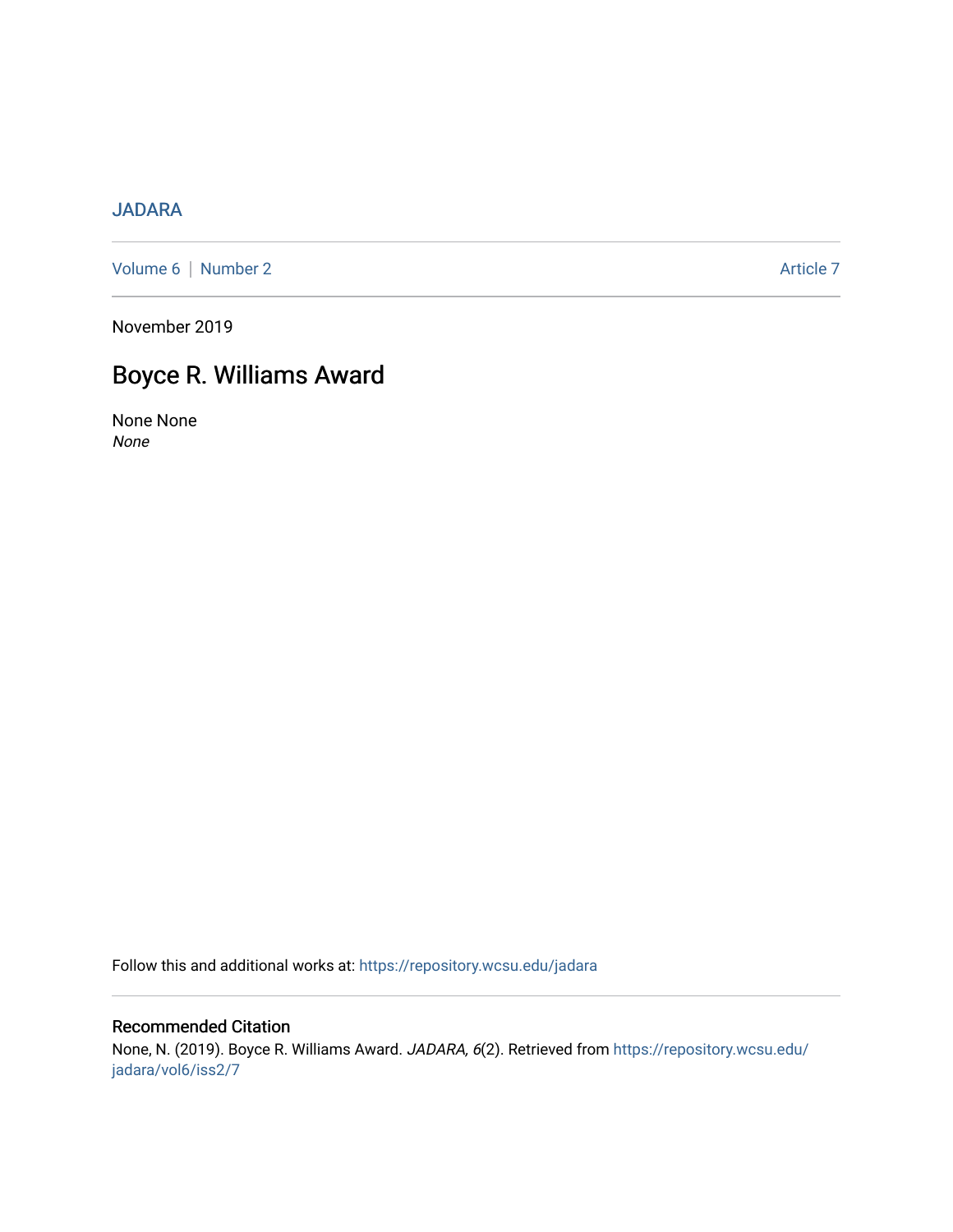## THE BOYCE R. WILLIAMS AWARD FOR OUTSTANDING CONTRIBUTIONS TO THE REHABILITATION OF DEAF PEOPLE

A highlight of the Fourth Biennial PRWAD Conference was the announcement and presentation of the first Boyce R. Williams Award to Mr. Craig Mills, Director, Florida Division of Vocational Rehabilitation.

The award, which was established in 1972 by the PRWAD and is to be given biennially to an individual who has made outstanding contributions to the rehabilitation of deaf people, was named in honor of Dr. Boyce R. Williams, Director, Office for Deafness and Communicative Disorders, Rehabilitation Services Administration, Social and Rehabilitation Service, Department of Health, Education and Welfare, in recognition of the high standard of excellence he has maintained throughout his professional career in behalf of deaf people in the vocational rehabilitation movement.

Dr. Williams presented the award to Mr. Mills at the conference banquet with the following message:

Looking backward for almost 27 years, I see some simple facts that I must share with you. The feeling of need to share relates, of course, to the wonderful honor that my peers in the complex problems of vocational rehabilitation have chosen to bestow upon me. Putting aside the obvious pride that I have in this action, we must certainly agree that it is a symbol of our significant progress in reducing the social and economic limitations that have confronted deaf people since the beginning of mankind. In the short space of a quarter century, as history is reckoned, we have moved the circumstances of deaf people from a near vacuum to the kind of dynamic, aggressive thrust for our deaf associates that PRWAD exemplifies.

It has been my good fortune to have arrived on the scene when the need for social upheaval and progress was so urgent, when deaf people themselves were so ready and responsive to the opportunities and responsibilities at hand, when many resourceful and energetic young men and women were searching for means to serve their deaf friends and peers more effectively.

In the sense of these social needs, I am proud to have had a role. Moreover, with the momentum that we so clearly have, it seems very reasonable to me to predict that the exciting progress of these recent years will be dwarfed by what we shall experience in the next few years. Our

1